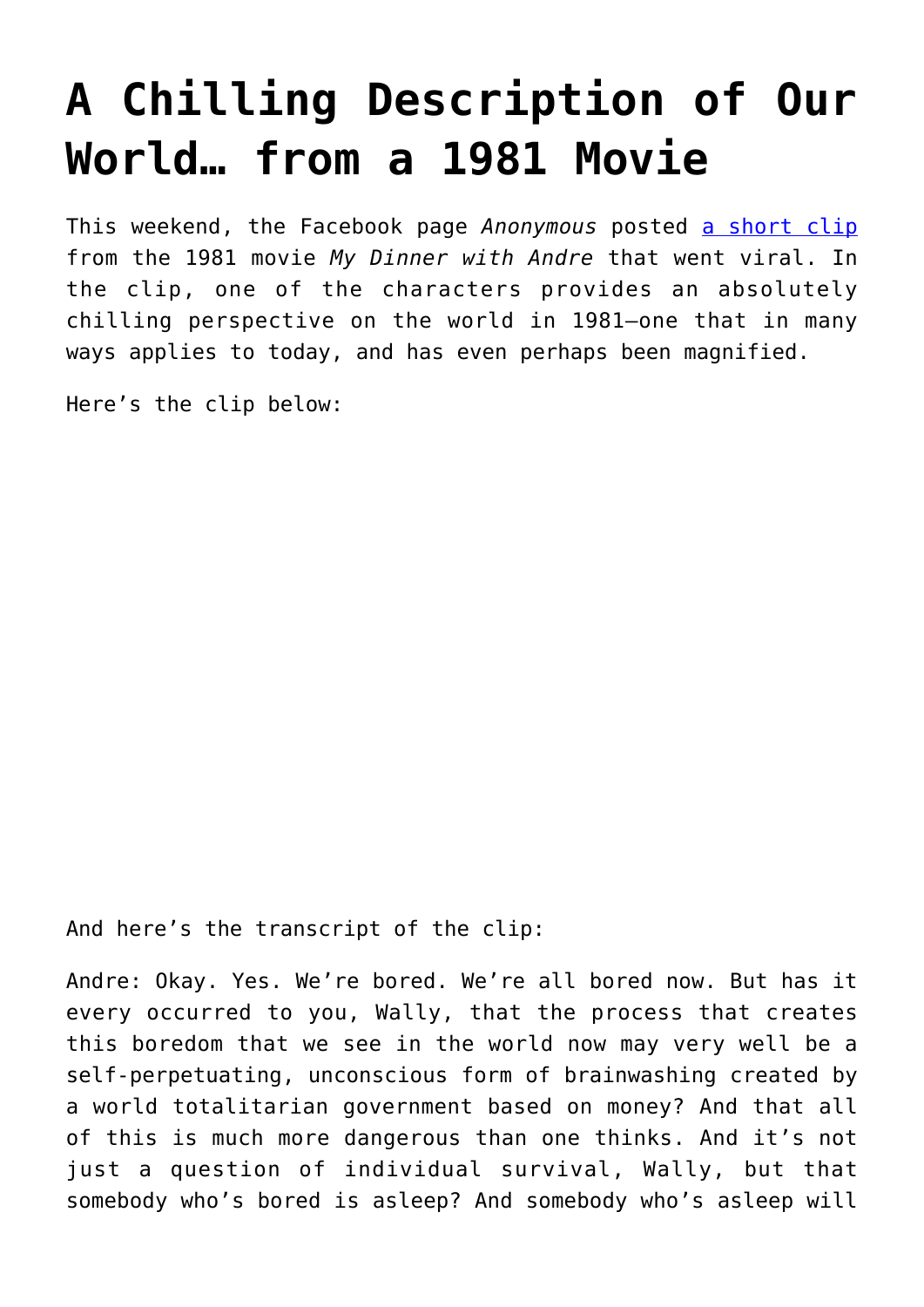not say "no"?

Andre: See, I keep meeting these people, I mean, uh, just a few days ago I met this man whom I greatly admire, he's a Swedish physicist, Gustav Björnstrand, and he told me that he no longer watches television, he doesn't read newspapers, and he doesn't read magazines. He's completely cut them out of his life because he really does feel that we're living in some kind of Orwellian nightmare now, and that everything that you hear now contributes to turning you into a robot.

Andre: And when I was at Findhorn, I met this extraordinary English tree expert who had devoted his life to saving trees. Just got back from Washington, lobbying to save the redwoods, he's 84 years old, and he always travels with a backpack cause he never knows where he's gonna be tomorrow. And when I met him at Findhorn, he said to me, "Where are you from?" and I said, "New York." He said, "Ah, New York. Yes, that's a very interesting place. Do you know a lot of New Yorkers who keep talking about the fact that they want to leave, but never do?" And I said, "Oh, yes." And he said, "Why do you think they don't leave?" I gave him different banal theories. He said, "Oh, I don't think it's that way at all."

Andre: He said, "I think that New York is the new model for the new concentration camp, where the camp has been built by the inmates themselves, and the inmates are the guards, and they have this pride in this thing they've built. They've built their own prison. And so they exist in a state of schizophrenia where they are both guards and prisoners, and as a result, they no longer have, having been lobotomized, the capacity to leave the prison they've made or to even see it as a prison." And then he went into his pocket, and he took out a seed for a tree and he said, "This is a pine tree." He put it in my hand and he said, "Escape before it's too late."

Andre: See, actually, for two or three years now, Chiquita and I have had this very unpleasant feeling that we really should